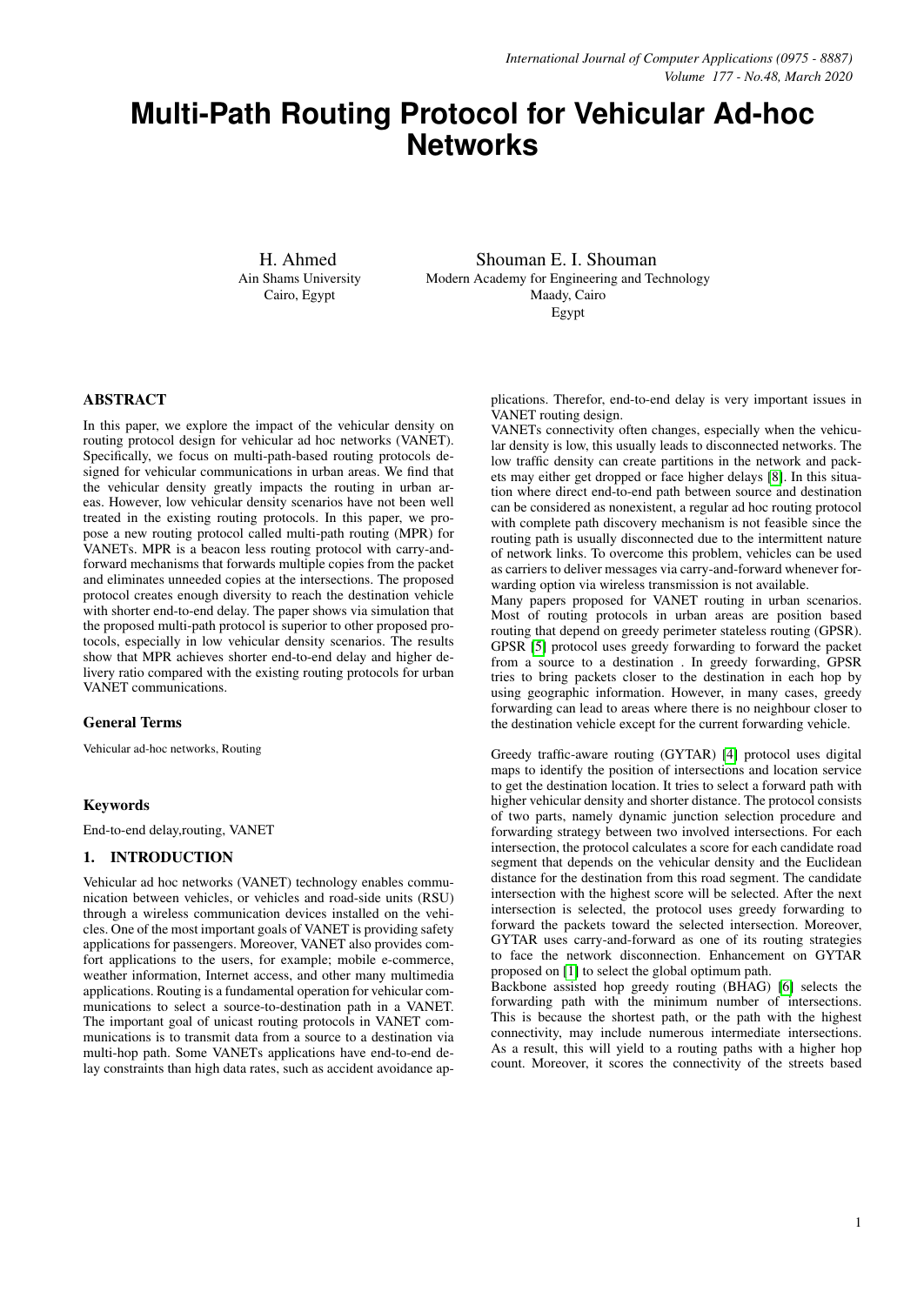on the number of lanes. On the other side, street-centric routing protocol based on micro topology (BHAG) [\[2\]](#page-4-2), represents the city on a transfer graph, where each edge represents micro topology while the vertex represents an intersection. Micro topology consists of vehicles and wireless links among vehicles along a street. The weight for edges depend the on vehicles mobility, signal fading, wireless channel contention, and existing data traffic. Multiple path for video streaming proposed in [\[7\]](#page-5-3), it distributes the traffic into a set of two or three paths for load balancing.

All of the previous mentioned routing protocols depend on sending a single path of the packet and try to select the path with the highest vehicular to avoid network disconnection. However, this single path may face red traffic light or disconnected segment in low vehicular density scenarios. Therefore, most of previous protocols propose the simulation result under high traffic density or in a small area. For example, BHAG protocol obtains their results with 600 nodes in an area of 3km x 3 km. On the other hand, BHAG started the simulation with 100 to 300 nodes; however, in an area of 2 km x 1.5 km. Moreover, GYTAR started the simulation with 100 to 350 nodes in area of 2.5km x 2 km. Nevertheless, one of VANET mobility characteristic is that it has low vehicular density as well as high Vehicular density. Therefor, we need to consider low vehicular density scenarios in the simulation. Scenarios with low vehicular density have higher probability of network disconnection [\[9\]](#page-5-4). As a result the packets will suffer from long end-to-end delay due to queuing in the buffer and this will increase the packet loss probability caused by timeout or overflow in the queue [\[8\]](#page-5-0).

This paper focus on developing multi-path intersection based routing (MPR). It is a beacon less routing protocol with carry-andforward mechanism. The proposed protocol deals with low vehicular density by forwarding multiple copies of the packets to different directions. Our approach is to replicate data packets and distribute them to different road segments and eliminates the unneeded copies at the intersections to minimize the overhead. The protocol increases the chance of reaching the destination with short endto-end delay. Moreover, on the straight road segment where there are no alternative paths, the protocol greedily forwards packets to the next intersection that leads towards the destination. The main contributions of this paper are as follows: 1) It proposes a new protocol for VANET in urban that can deal efficiently with low vehicular density scenarios. 2) It analyze the proposed protocol at low density scenarios and their impact on the routing performance. The rest of this paper is organized as follows. Section II introduces the system model and MPR protocol design . Section III proposes the performance evaluation in terms of packet delivery rate and average end-to-end delay. Finally, Section IV presents the conclusions.

#### 2. PROPOSED ROUTING PROTOCOL

#### 2.1 System Model

In our MPR design, we assume that each vehicle has the capability to obtain the road map data and its position information, which we consider as a valid assumption since nowadays most of the vehicles have a GPS device. In addition, it is assumed that the source vehicle acquires destination's position via a location service, which is beyond the scope of our design and will be not discussed in this section. Once the destination vehicle's location is obtained, the information is carried in the packet. Therefore, the intermediate nodes do not to use the location service. However, due to the dynamic nature of a vehicular network, the destination vehicle may have already left the area by the time packets arrive at the initial location. In this case, the packet carrier will obtain the new location of the destination vehicle via location service and forward the packets toward the new location. Further, we presume the use of location service is limited only to acquiring the destination node location. Also, it is assumed a grid model for city environment. This model is based on Manhattan grid mobility model, also known as city section mobility model.

#### 2.2 MPR Modes

MPR routing has three modes that depend on the location of the forwarding vehicle - the vehicle that has a packet and wants to forward it - and the vehicular density status. Depending on the location of the forwarding vehicle, MPR can switch from greedy forwarding mode to multi-path forwarding mode. This switching happens when the node moves from a road segment to an intersection. A road segment is a segment between two adjacent intersections. On the other hand, MPR switches from the greedy forwarding mode to the carry mode if the forwarding vehicle does not find next hop for the packet. Actually, this mode mostly exists at low vehicular density scenarios. We will describe each mode in detail as following.

The first mode is greedy forwarding mode. In this mode, The current location of the forwarding vehicle and the destination are stored in the packet header to enable the neighbours to calculate their progress toward the destination and their distance to the forwarding vehicle. The only available information for each vehicle is its own location from the GPS, the previous forwarding vehicle location, and the destination location, extracted from the packet header. Each neighbour vehicle estimates how it is suited as a next hop for this packet. This estimation depends on two parameters. The first parameter is the distance between the neighbour and the forwarding vehicle, while the second parameter is the distance between the neighbour and the destination. All neighbours that receive the packet check if they are closer to the destination than the forwarding vehicle. If this condition is true, the neighbour vehicle will start a timer that depends on the distance between this node and the forwarding node:

$$
Delay = \frac{D - R}{R} \tag{1}
$$

where R is the communication range and D is the Euclidean distance from the neighbour vehicle to the forwarding vehicle as shown in greedy forwarding algorithm . Therefore, a neighbour vehicle with longer distance will start with forwarding this packet first and will be the next hop. Consequently, achieve more progress toward the destination, this will decrease number of hops and decrease end-to-end delay. When one vehicle forwards the packet, all other nodes in this area will drop their packet and stop forwarding. The MPR algorithm shows this mode in detail at check forwarding timer procedure. Simultaneously, the forwarding vehicle will start to overhear if one neighbour send the packet or not and keep a copy of this packet at their carry buffer. Carry buffer, is a buffer contains the packets that already have been send by this node. If the forwarding vehicle overhears one neighbour forwarded this packet, it will drop this packet from the carry buffer. Otherwise, after the overhearing timer out without overhearing any one from the neighbour forwarded the packet, the forwarding vehicle will switch this packet to carry mode which is the second mode.The MPR algorithm shows this process in detail at start overhearing timer algorithm.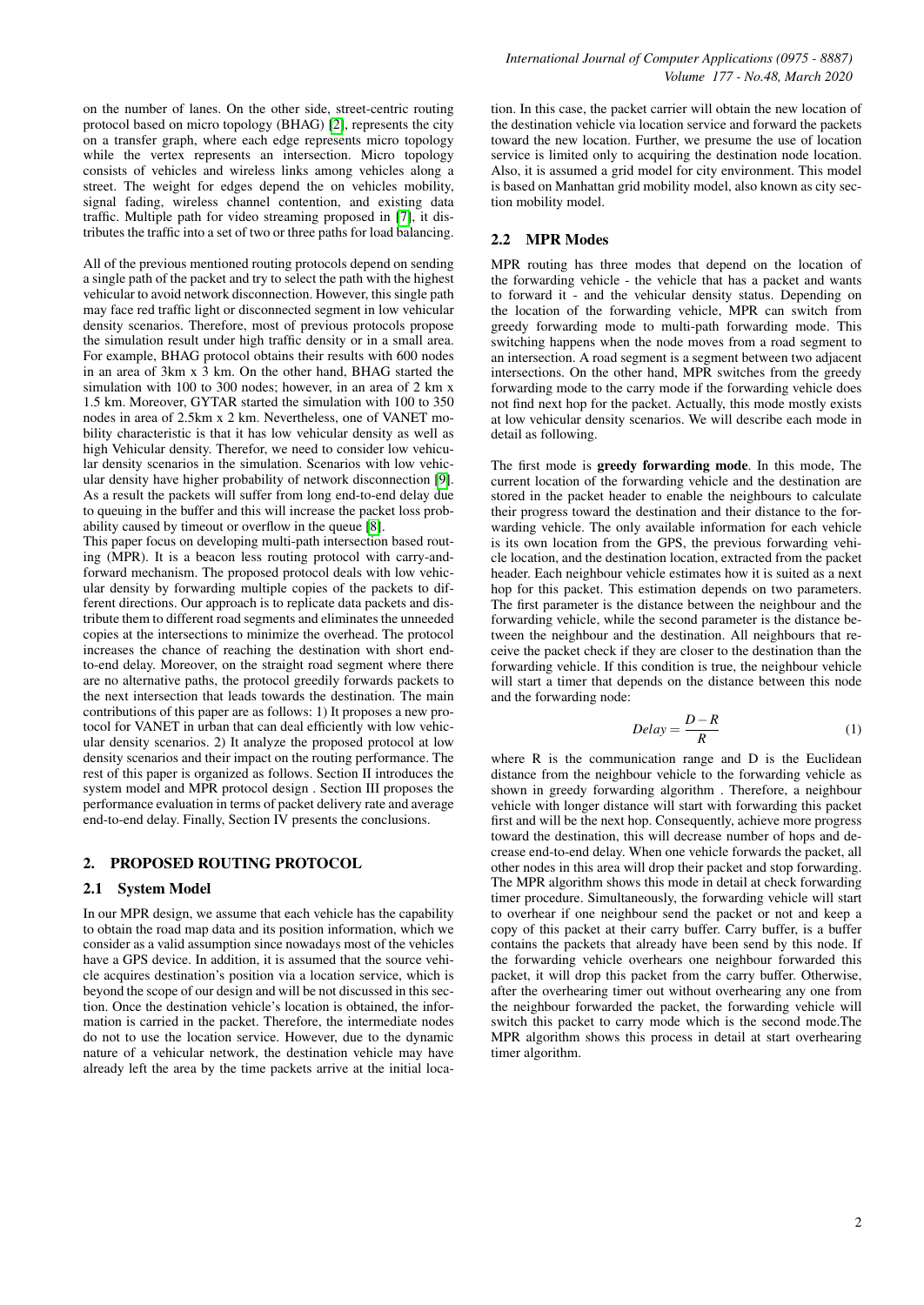## 2.3 Pseudo code for MPR

| <b>Algorithm 1 MPR Algorithm</b>      |                                                               |  |  |  |
|---------------------------------------|---------------------------------------------------------------|--|--|--|
| 1: procedure RECEIVE-PACKET(Packet P) |                                                               |  |  |  |
| 2:                                    | $Src \leftarrow P - Source$                                   |  |  |  |
| 3:                                    | $D \leftarrow P - Destination$                                |  |  |  |
| 4:                                    | $M$ yid $\leftarrow$ node $-ID$                               |  |  |  |
| 5:                                    | if $D = M$ <i>yid</i> then                                    |  |  |  |
| 6:                                    | Received-packet(success)                                      |  |  |  |
| 7:                                    | else                                                          |  |  |  |
| 8:                                    | if $M$ <i>yid</i> = <i>Src</i> then                           |  |  |  |
| 9:                                    | Drop-packet(P).                                               |  |  |  |
| 10:                                   | end if                                                        |  |  |  |
| 11:                                   | end if                                                        |  |  |  |
| 12:                                   | $Check-Overhearing(P).$                                       |  |  |  |
| 13:                                   | Check-Forwarding-Timer(P).                                    |  |  |  |
| 14:                                   | Check-Eliminate-Copies(P).                                    |  |  |  |
| 15:                                   | $Greedy-Forwarding(P)$ .                                      |  |  |  |
| 16:                                   | end procedure                                                 |  |  |  |
| 17:                                   | procedure CHECK-OVERHEARING(Packet P)                         |  |  |  |
| 18:                                   | <b>if</b> $M$ <i>yid</i> = <i>P.Previous.node</i> <b>then</b> |  |  |  |
| 19:                                   | $Drop\text{-}packet(P)$                                       |  |  |  |
| 20:                                   | Delete-packet-overhearing-list(P)                             |  |  |  |
| 21:                                   | end if                                                        |  |  |  |
|                                       | 22: end procedure                                             |  |  |  |
|                                       | 23: procedure CHECK-FORWARDING-TIMER(Packet P)                |  |  |  |
| 24:                                   | if $P = Wait - plt$ and $Src.read = Myroad$ then              |  |  |  |
| 25:                                   | $Drop\text{-}packet(P)$                                       |  |  |  |
| 26:                                   | Cancel-forwarding-timer(P)                                    |  |  |  |
| 27:                                   | end if                                                        |  |  |  |
|                                       | 28: end procedure                                             |  |  |  |
|                                       | 29: procedure CHECK-ELIMINATE-COPIES(Packet P)                |  |  |  |
| 30:                                   | if $P \in copy-table$ then                                    |  |  |  |
| 31:                                   | $Drop\text{-}packet(P)$                                       |  |  |  |
| 32:                                   | end if                                                        |  |  |  |
| 33:                                   | end procedure                                                 |  |  |  |
| 34:                                   | procedure GREEDY-FORWARDING(Packet P)                         |  |  |  |
| 35:                                   | $Sredis \leftarrow Distance(Src, Dest)$                       |  |  |  |
| 36:                                   | $Mydis \leftarrow Distance(Mvid, Dest)$                       |  |  |  |
| 37:                                   | $Timerdis \leftarrow Distance(Myid,Src)$                      |  |  |  |
| 38:                                   | if $Mydis \le Srcdis$ then                                    |  |  |  |
| 39:                                   | Delay= $(R$ -Mydis $)/R$                                      |  |  |  |
| 40:                                   | Start-Forwarding-Timer((R-Mydis)/R,P)                         |  |  |  |
| 41:                                   | $Add-copy-table(P)$                                           |  |  |  |
| 42:                                   | end if                                                        |  |  |  |
| 43:                                   | end procedure                                                 |  |  |  |

procedure START-FORWARDING-TIMER( Packet P) Send(P) Add-overhearing-list(P) Start-Overhearing-Timer end procedure

| <b>Algorithm 3 Start-Overhearing-Timer()</b>              |  |  |  |
|-----------------------------------------------------------|--|--|--|
|                                                           |  |  |  |
| 1: <b>procedure</b> START-OVERHEARING-TIMER()             |  |  |  |
| <b>for all</b> $pkt \in Overhearing-list$ <b>do</b><br>2: |  |  |  |
| $Psndt \leftarrow Packet - send - time$<br>3:             |  |  |  |
| 4:<br>$C_t \leftarrow Current-time$                       |  |  |  |
| <b>if</b> $(Ct - Psndt) \geq Carrytimer$ then<br>5:       |  |  |  |
| Send(P)<br>6:                                             |  |  |  |
| end if<br>7:                                              |  |  |  |
| 8:<br>end for                                             |  |  |  |
| Send(P)<br>9:                                             |  |  |  |
| 10: end procedure                                         |  |  |  |

MPR switches to **carry mode** when a forwarding node gets stuck in to a forwarding area with no neighbours, this happens mostly in low vehicular scenarios. A recovery strategy must be started; otherwise the packet will be dropped. This strategy is timer based. The forwarding vehicle will add this packet to carry buffer. This buffer contains all packets that do not have next hop. Depending on a timer, each period, the forwarding vehicle will rebroadcast the packet and start overhearing. As a result, if one neighbour exists in the forwarding area and closer to the destination than the forwarding vehicle, this neighbour will rebroadcast the packet and the forwarding vehicle will dropped it after overhearing happen. The MPR algorithm shows this process in detail at check overhearing procedure

Finally, the third mode is intersection mode. At the intersection area that defined by the digital map, MPR operates under intersection mode. At the intersections, MPR may forward the packet or drop it. MPR forwards and eliminates the multiple copies of the packet at the intersections. The packet that will reach the intersection later will be discarded. MPR will forward the packet if it did not reach this intersection before. Therefore, each vehicle will check if it had received this packet or not before starting forwarding process. If the vehicle forwarded this packet before, the packet will be dropped. Otherwise, the node will broadcast the packet and start the overhearing timer. After that, each neighbour vehicle in this intersection will check if it located in a candidate road segment or not by using the digital map and the destination location in the packet header. If this is true, it will start the forwarding timer as mentioned before. In this mode, the vehicle drops the packet and stops the forwarding timer if one neighbour in the same road segment forwarded the same packet. Before dropping the packet, the vehicle must make sure that it is located in the same road segment of the forwarding neighbour. This condition because the node may overhear one node forwarded the packet but in another road segment and MPR may forward the same packet in more than one road segment. Finally, the forwarding node will drop the packet from overhearing list after it make sure that there is one neighbour forwarded the packet.

## 3. SIMULATION RESULTS

This section presents the performance evaluation of MPR to investigate the performance impact of multi-path on routing protocols. We implement our proposed MPR protocol in NS-2 (V-2.34). For comparison, we implement GPSR and BHAG explained in the Introduction Section. We make two modifications on GPSR to be more suited for VANET and for fair comparison with MPR. The first modification is the addition of the location service on GPSR to get the location of the destination vehicle, while the second modification is the addition of the carry-and-forward strategy.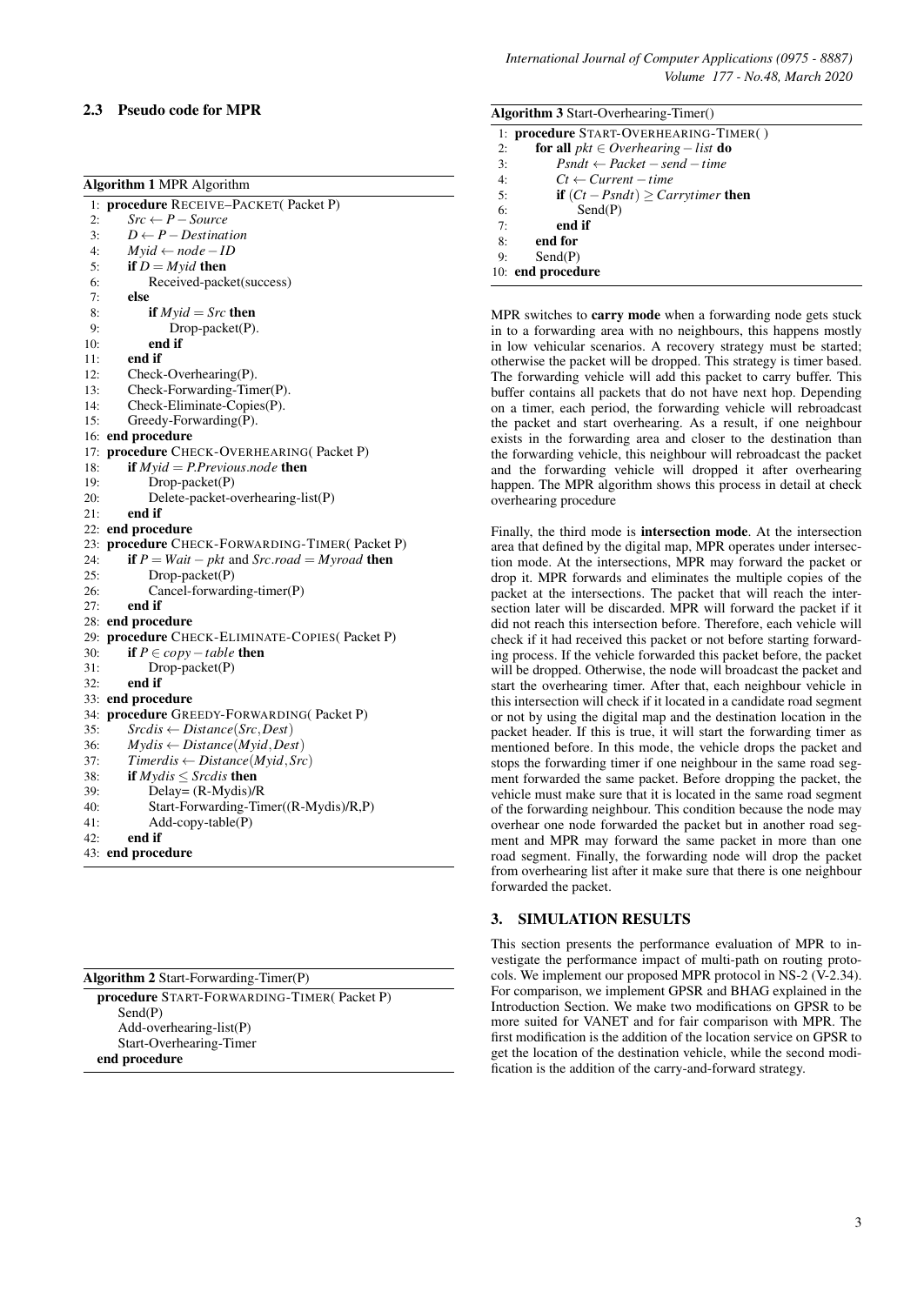The simulation scenarios are configured in a 3 km x 3 km urban grid model with different vehicular densities ranging from 5 vehicles/km to 30 vehicles/km. We use VanetMobiSim [\[3\]](#page-4-3) to generate realistic vehicle mobility. Table 1 summarizes the configuration parameters used in the simulation.

| г<br>יו נ<br>╭ |  |
|----------------|--|
|                |  |

| Parameters                      |                       |  |
|---------------------------------|-----------------------|--|
| <b>Simulation Parameter</b>     | Value                 |  |
| Area                            | 3 km x 3 km           |  |
| Vehicular density (vehicles/km) | 5, 10, 15, 20, 25, 30 |  |
| Speed (m/sec)                   | 5 to 15               |  |
| Simulation time (seconds)       | 600                   |  |
| Traffic model                   | <b>CBR</b> Traffic    |  |
| CBR rate (packets/second)       | $\mathfrak{D}$        |  |
| Transmission range (m)          | 250                   |  |
| Channel date rate (Mbps)        | 2                     |  |
| Packet size (bytes)             | 256                   |  |
| Number of sessions              | 1                     |  |
| Number of intersections         | 16                    |  |
|                                 |                       |  |

Four main important performance metrics are considered. The first metric is the end-to-end delay defined as the difference between the time a data packet arrives at its destination and the time the same packet is originated by the source. This time includes all possible delays as follows

*Delay* = *Queuedelay*+*Carrydelay*+*Propdelay*+*Trdelay*, (2)

where *Queue*delay is the queuing delay, Carrydelay is the Carry Mode delay, *Prop*delay is the propagation delay over the wireless channel, and *Tr*delay is transmission delay. The second metric is the packet delivery ratio (PDR) defined as the ratio of the total number of the data packets received by the destination to the the total number of the data packets sent by the traffic sources. Finally, the third metric is the routing overhead defined as follows

(*Overhead*)*packets* = 
$$
\frac{Number\ of\ transmitted\ packets}{Number\ of\ received\ data\ packets}
$$
 (3)

However, the routing overhead in MPR represents data and the alarm packets, while the overhead in modified-GPSR and BHAG represents beacon and data packets. In addition, the beacon and alarm packets are much smaller than the data packets. Therefore, for fair comparison with MPR, we consider the fourth metric that represents the routing overhead in the number of transmitted bits as in [\[2\]](#page-4-2) . It is defined as follows

(*Overhead*)*bits* = 
$$
\frac{Number\ of\ transmitted\ bits}{Number\ of\ received\ data\ bits}
$$
. (4)

Fig. 1 shows the average end-to-end delay against the vehicular density for MPR, BHAG, and modified-GPSR protocols. Results show that there is a significant decrease in the average end-to-end delay of MPR compared with modified-GPSR and BHAG especially at low vehicular density. For instance, at vehicular density of 5 vehicles/km, the average end-to-end delay of MPR is reduced by 87% and 83% compared with modified-GPSR and BHAG, respectively. However, this improvement decreases to 50% and 2% at vehicular density of 30 vehicles/km due to the increase of the vehicular density that increases the connectivity of the network. In addition, at vehicular density of 15 vehicles/km, the average endto-end delay of MPR is reduced by 66% and 50% compared with modified-GPSR and BHAG, respectively. The reason behind this



Fig. 1. Average End-to-end Delay.



Fig. 2. Packet delivery Ratio.



Fig. 3. Routing overhead represented in transmitted packets.

behavior is that low vehicular density leads to disconnected road segment. As a result, the three routing protocols switch to the Carry Mode. Consequently, the packets suffer from a higher end-to-end delay. Also, the results show that the vehicular density highly impacts the end-to-end delay. With decreasing the vehicular density, the average end-to-end delay increases for all values of the vehicular density for the three routing protocol. On the other hand, BHAG has a slightly shorter end-to-end delay than modified-GPSR due to micro topology consideration in the routing metric, especially at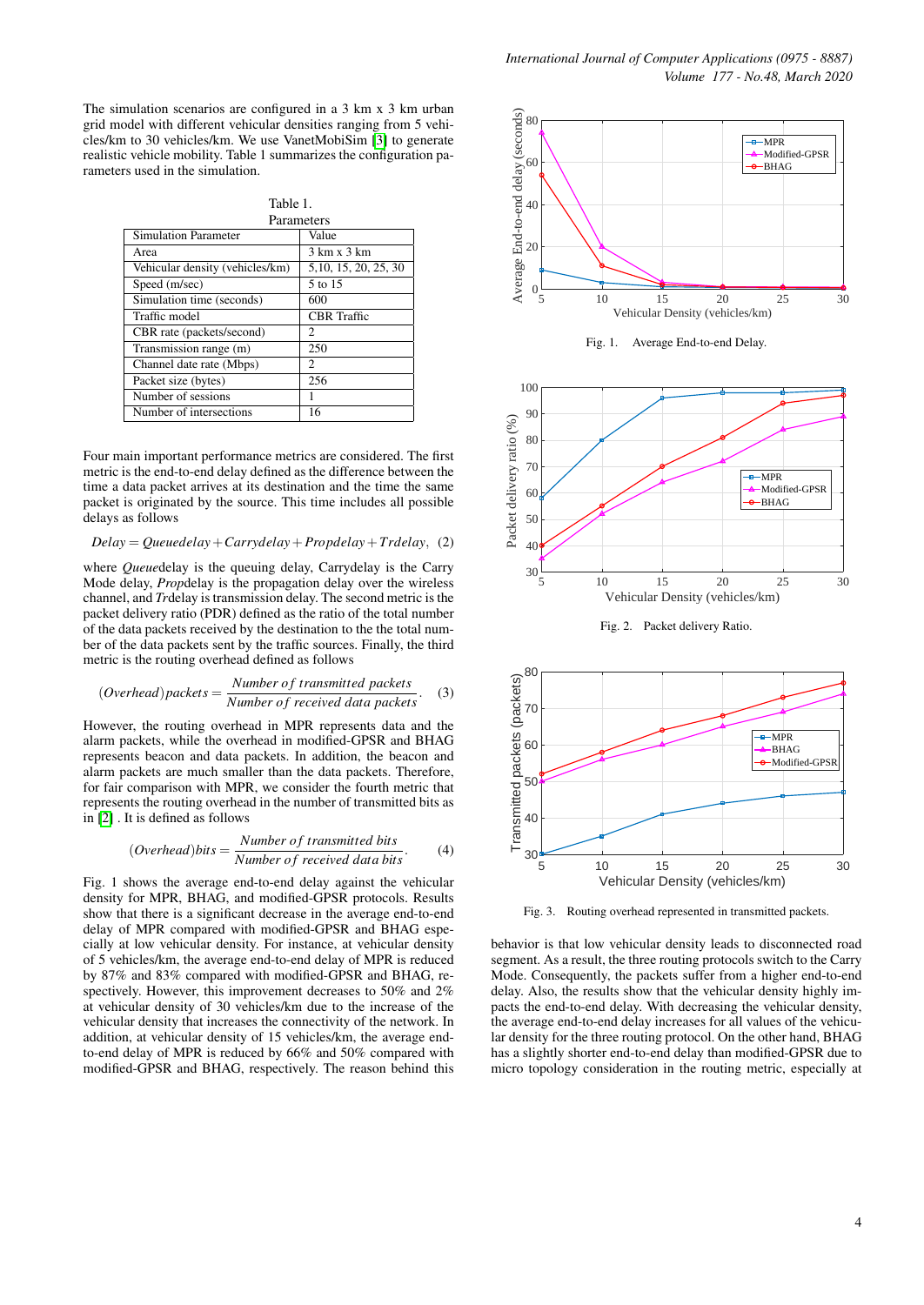

Fig. 4. Routing overhead represented in transmitted bits.

low vehicular density. For instance, at vehicular density of 5 vehicles/km, the average end-to-end delay of BHAG is reduced by 27% compared with modified-GPSR.

Fig. 2 shows the PDR against the vehicular density for MPR, BHAG, and modified-GPSR protocols. It is noticed that there is a significant increase in the PDR of MPR compared with modified-GPSR and BHAG for all values of the vehicular density. For instance, at vehicular density of 5 vehicles/km, the PDR of MPR is increased by 63% and 45% compared with modified-GPSR and BHAG, respectively. However, this improvement decreases to 11% and 2% at vehicular density of 30 vehicles/km due to the increase of the vehicular density that enhances the connectivity of the network. Three reasons are behind this behavior. Firstly, in BHAG and modified-GPSR, packets are more likely to collide with the beacon packets. On the contrary, MPR is a beacon-less protocol. Secondly, in case of BHAG and modified-GPSR, the single-path of the packet may have in the disconnected road segments. Thirdly, modified-GPSR depends on the neighbor table to select the next hop. However, the neighbor table may contain outdated information. Consequently, the packet is dropped after forwarding to a non-existing neighbor. On the other hand, MPR does not suffer from the three previous problems as it sends the packet over multiple paths. Therefore, if one copy of the packet is dropped, another copy arrives at the destination. As a result, the PDR of MPR remains the highest of all of them for all values of the vehicular density. BHAG appears to have a slightly higher PDR than modified-GPSR due to micro topology consideration in the routing metric, especially at low vehicular density. For instance, at vehicular density of 5 vehicles/km, the PDR of BHAG is increased by 14% compared with that modified-GPSR.

Fig. 3 shows the routing overhead represented in the number of transmitted packets against the vehicular density for MPR, BHAG, and modified-GPSR protocols. It is noticed that MPR has less routing overhead than BHAG and modified-GPSR for all values of the vehicular density. For instance, at vehicular density of 5 vehicles/km, the routing overhead of MPR is decreased by 40% and 42% compared with modified-GPSR and BHAG, respectively. There are two reasons for this behavior. Firstly, MPR is a beaconless routing protocol. Secondly, MPR has the highest number of successfully received data packets compared with BHAG and modified-GPSR. The results confirm that the increase of the vehicular density causes an increase in the routing overhead for all three routing protocols. This is expected because increasing vehicular density leads to an increase in the hop count for the packets.

Moreover, the number of transmitted beacon packets increase in case of BHAG and modified-GPSR with the increase of the vehicular density. BHAG appears to have a marginally higher routing overhead than modified-GPSR due to the beacon packets to collect vehicle information in local micro topology. For instance, at vehicular density of 5 vehicles/km, the routing overhead of BHAG is increased by 4% compared with modified-GPSR.

Fig. 4 shows the routing overhead represented in the number of transmitted bits against the vehicular density for MPR, BHAG, and modified-GPSR protocols. It is noticed that MPR has a higher routing overhead than BHAG and modified-GPSR in low vehicular density. For instance, at vehicular density of 5 vehicles/km, the routing overhead of MPR is increased by 11% and 30% compared with modified-GPSR and BHAG, respectively. The reason behind this behavior is that MPR is multi-path routing protocol, while BHAG and modified-GPSR are single-path protocols. In addition, the data packets are larger in size than the beacon packets. On the other hand, the results confirm that MPR overhead remains constant after reaching its peak. However, Modified-GPSR and BHAG overhead increases with the increasing of the vehicular density. For instance, at vehicular density of 30 vehicles/km, the routing overhead of MPR is decreased by 12% and 8% compared with modified-GPSR and BHAG, respectively. This is expected because increasing vehicular density leads to an increase in the number of beacon packets in case of BHAG and modified-GPSR. On the contrary, MPR is beacon-less routing protocol. Finally, modified-GPSR appears to have a marginally higher routing overhead than BHAG due to the larger size of the beacon packets at modified-GPSR.

#### 4. CONCLUSION

In this paper, we proposed multi-path routing protocol that aims to reduce the end-to-end delay and increase the packet delivery ratio. MPR is a beacon-less routing protocol that forwards multiple copies of the packets and eliminates unneeded copies at the intersections. We have investigated the vehicular density impact on the VANET routing protocols performance. Simulation results confirm that the vehicular density highly impacts the routing performance in urban VANET communications. In addition, results show that MPR outperforms BHAG and modified-GPSR in terms of the endto-end delay and packet delivery ratio with a slight increase in the routing overhead. Therefor, MPR can be used for delay-sensitive applications. In the future work, we will consider an adaptive routing protocol that switches between mutli-path and single-path to reduce the routing overhead.

## 5. REFERENCES

- <span id="page-4-1"></span>[1] Irshad A Abbasi, Babar Nazir, Aftab Abbasi, Sardar M Bilal, and Sajjad A Madani. A traffic flow-oriented routing protocol for vanets. *EURASIP J Wirel Commun Netw*, 2014(1):1–14, 2014.
- <span id="page-4-2"></span>[2] Kaiheng Chen, Xulei Cao, Dan Sung, et al. A street-centric routing protocol based on micro topology in vehicular ad hoc networks. *IEEE Trans. Veh. Technol*, 2015.
- <span id="page-4-3"></span>[3] Jérôme Härri, Fethi Filali, Christian Bonnet, and Marco Fiore. Vanetmobisim: generating realistic mobility patterns for vanets. In *Proc. VANET 06*, pages 96–97. ACM, 2006.
- <span id="page-4-0"></span>[4] Moez Jerbi, Sidi-Mohammed Senouci, Tinku Rasheed, and Yacine Ghamri-Doudane. Towards efficient geographic routing in urban vehicular networks. *IEEE Trans. Veh. Technol*, 58(9):5048–5059, 2009.